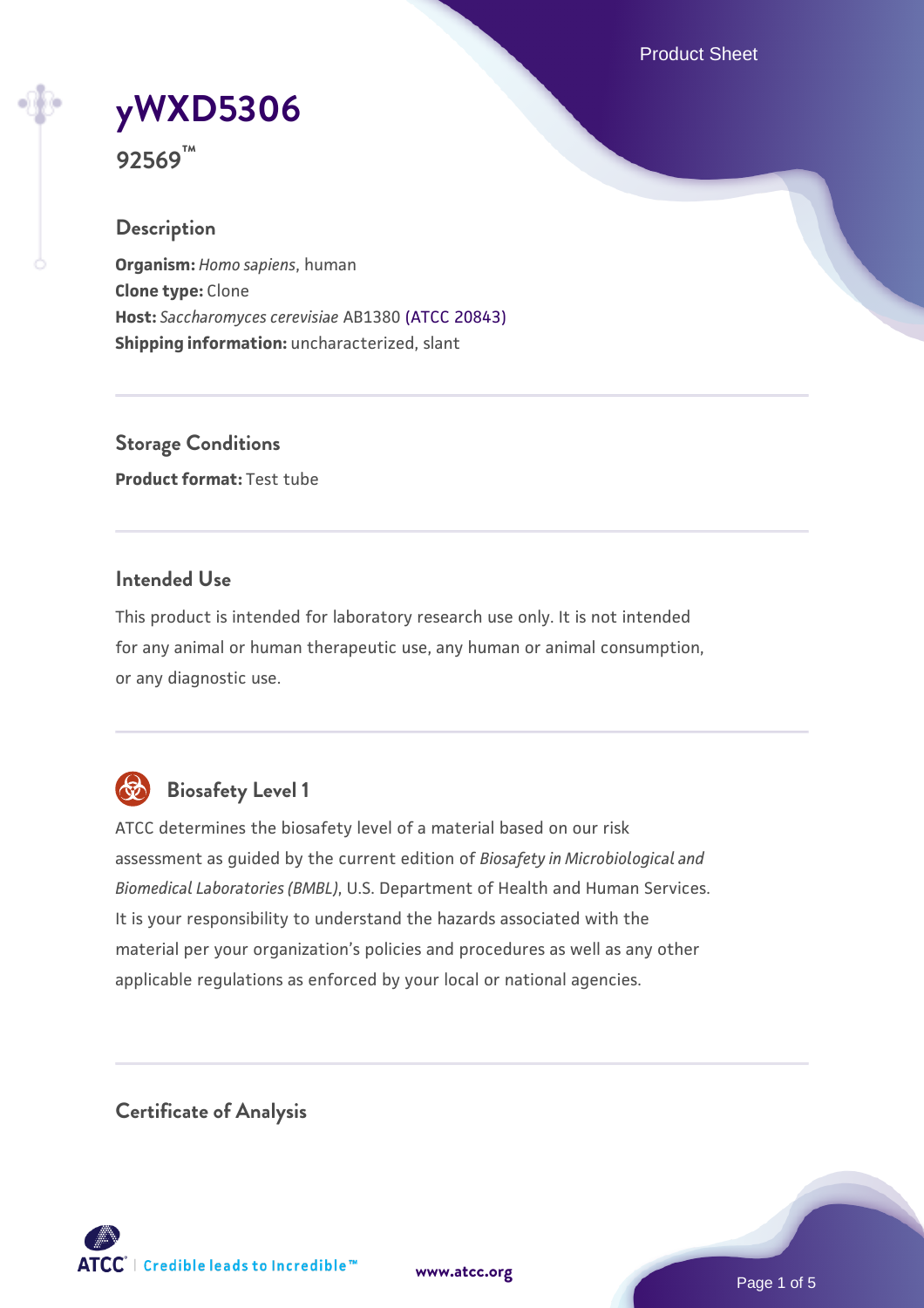## **[yWXD5306](https://www.atcc.org/products/92569)** Product Sheet **92569**

For batch-specific test results, refer to the applicable certificate of analysis that can be found at www.atcc.org.

## **Insert Information**

**Type of DNA:** genomic **Genome:** Homo sapiens **Chromosome:** X X pter-q27.3 **Gene name:** DNA Segment, single copy **Gene product:** DNA Segment, single copy [DXS4258] **Gene symbol:** DXS4258 **Contains complete coding sequence:** Unknown **Insert end:** EcoRI

## **Vector Information**

**Construct size (kb):** 360.0 **Intact vector size:** 11.454 **Vector name:** pYAC4 **Type of vector:** YAC **Host range:** *Saccharomyces cerevisiae*; *Escherichia coli* **Vector information:** other: telomere, 3548-4235 other: telomere, 6012-6699 Cross references: DNA Seq. Acc.: U01086 **Cloning sites:** EcoRI **Markers:** SUP4; HIS3; ampR; URA3; TRP1 **Replicon:** pMB1, 7186-7186; ARS1, 9632-10376

# **Growth Conditions**

**Medium:** 



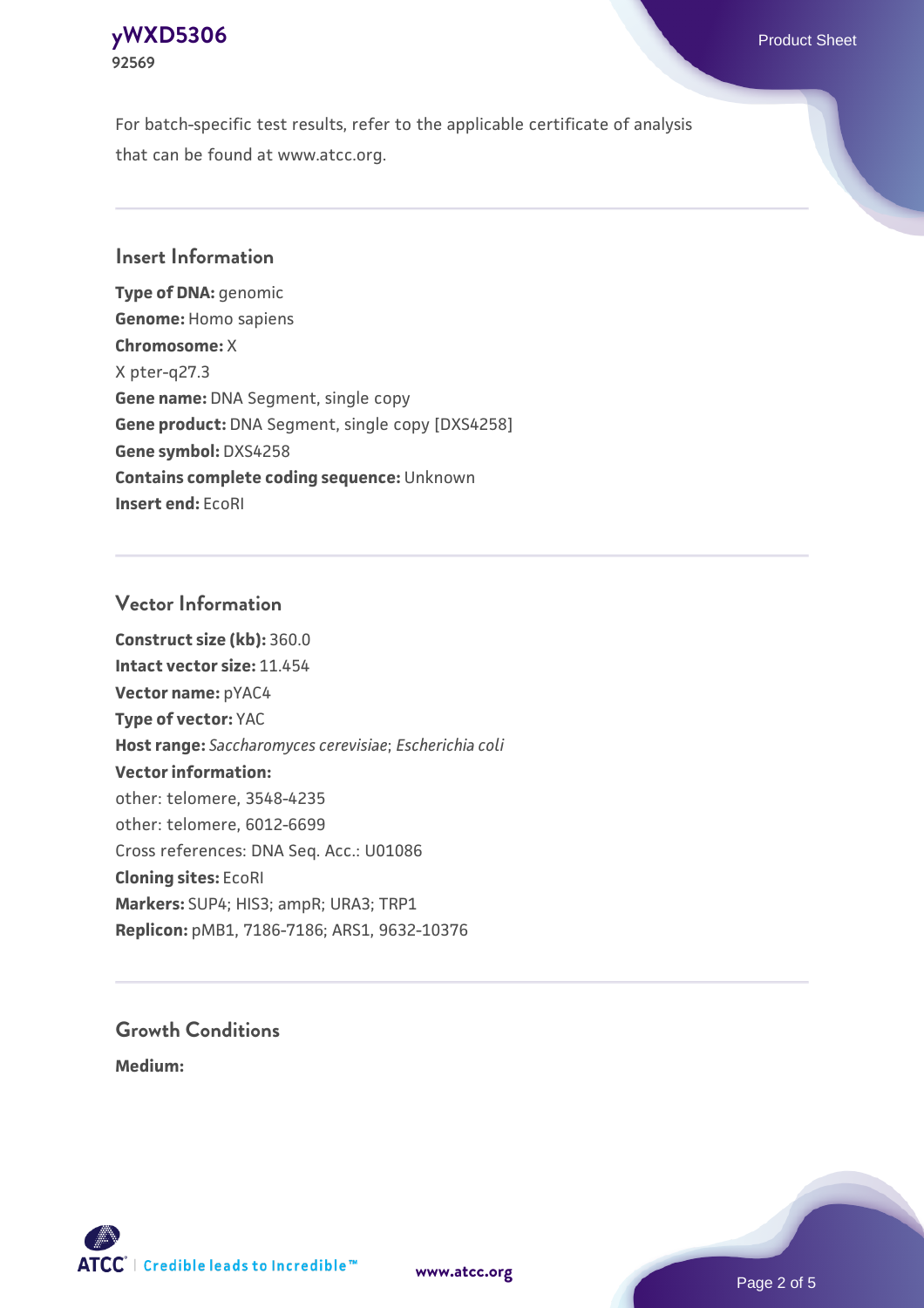#### **[yWXD5306](https://www.atcc.org/products/92569)** Product Sheet **92569**

[ATCC Medium 1245: YEPD](https://www.atcc.org/-/media/product-assets/documents/microbial-media-formulations/1/2/4/5/atcc-medium-1245.pdf?rev=705ca55d1b6f490a808a965d5c072196) **Temperature:** 30°C

#### **Notes**

More information may be available from ATCC (http://www.atcc.org or 703- 365-2620).

## **Material Citation**

If use of this material results in a scientific publication, please cite the material in the following manner: yWXD5306 (ATCC 92569)

## **References**

References and other information relating to this material are available at www.atcc.org.

### **Warranty**

The product is provided 'AS IS' and the viability of ATCC® products is warranted for 30 days from the date of shipment, provided that the customer has stored and handled the product according to the information included on the product information sheet, website, and Certificate of Analysis. For living cultures, ATCC lists the media formulation and reagents that have been found to be effective for the product. While other unspecified media and reagents may also produce satisfactory results, a change in the ATCC and/or depositor-recommended protocols may affect the recovery, growth, and/or function of the product. If an alternative medium formulation or reagent is used, the ATCC warranty for viability is no longer



**[www.atcc.org](http://www.atcc.org)**

Page 3 of 5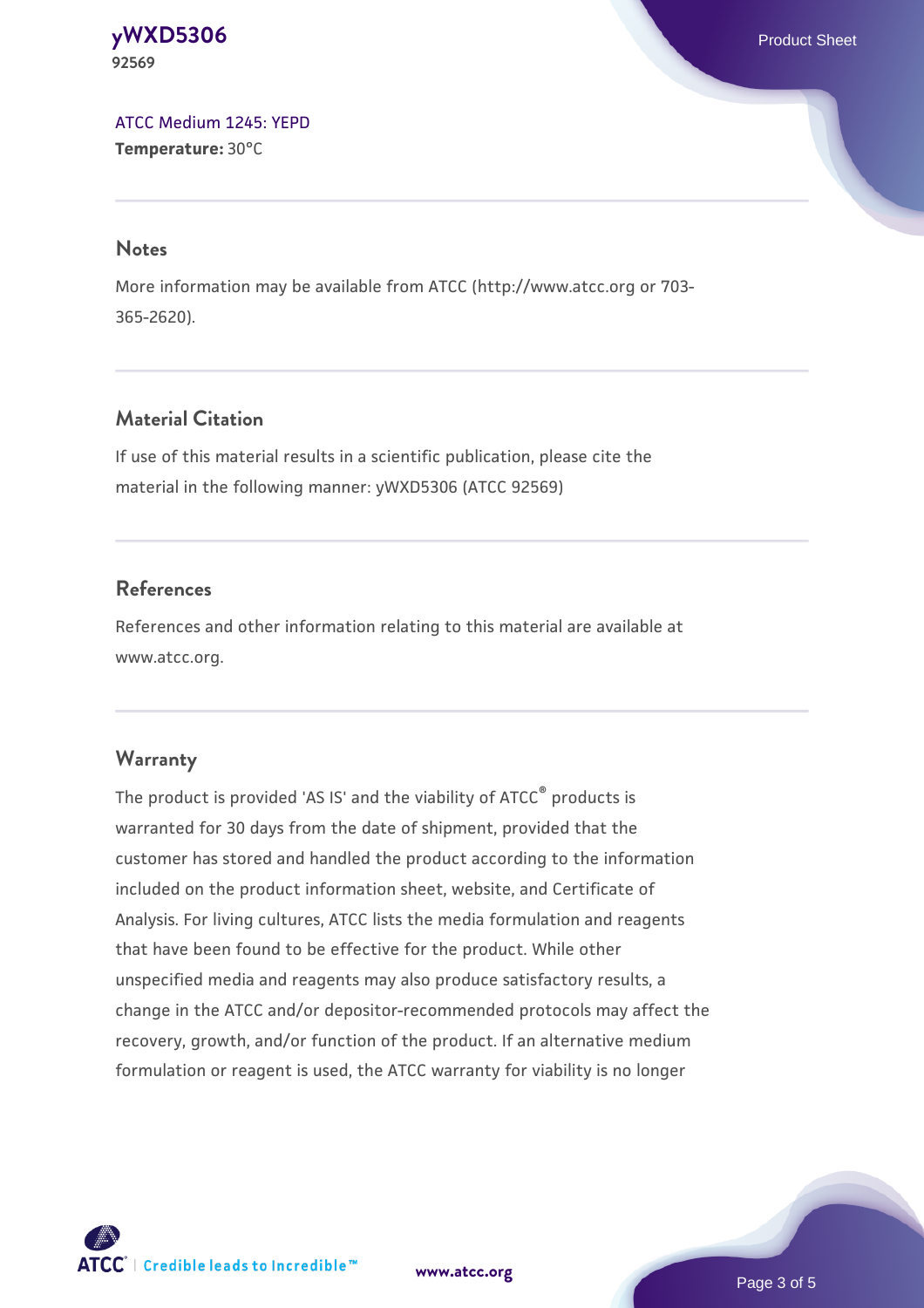**[yWXD5306](https://www.atcc.org/products/92569)** Product Sheet **92569**

valid. Except as expressly set forth herein, no other warranties of any kind are provided, express or implied, including, but not limited to, any implied warranties of merchantability, fitness for a particular purpose, manufacture according to cGMP standards, typicality, safety, accuracy, and/or noninfringement.

#### **Disclaimers**

This product is intended for laboratory research use only. It is not intended for any animal or human therapeutic use, any human or animal consumption, or any diagnostic use. Any proposed commercial use is prohibited without a license from ATCC.

While ATCC uses reasonable efforts to include accurate and up-to-date information on this product sheet, ATCC makes no warranties or representations as to its accuracy. Citations from scientific literature and patents are provided for informational purposes only. ATCC does not warrant that such information has been confirmed to be accurate or complete and the customer bears the sole responsibility of confirming the accuracy and completeness of any such information.

This product is sent on the condition that the customer is responsible for and assumes all risk and responsibility in connection with the receipt, handling, storage, disposal, and use of the ATCC product including without limitation taking all appropriate safety and handling precautions to minimize health or environmental risk. As a condition of receiving the material, the customer agrees that any activity undertaken with the ATCC product and any progeny or modifications will be conducted in compliance with all applicable laws, regulations, and guidelines. This product is provided 'AS IS' with no representations or warranties whatsoever except as expressly set forth herein and in no event shall ATCC, its parents, subsidiaries, directors, officers, agents, employees, assigns, successors, and affiliates be liable for indirect, special, incidental, or consequential damages of any kind in connection with or arising out of the customer's use of the product. While reasonable effort is made to ensure authenticity and reliability of materials on deposit, ATCC is not liable for damages arising from the misidentification or



**[www.atcc.org](http://www.atcc.org)**

Page 4 of 5